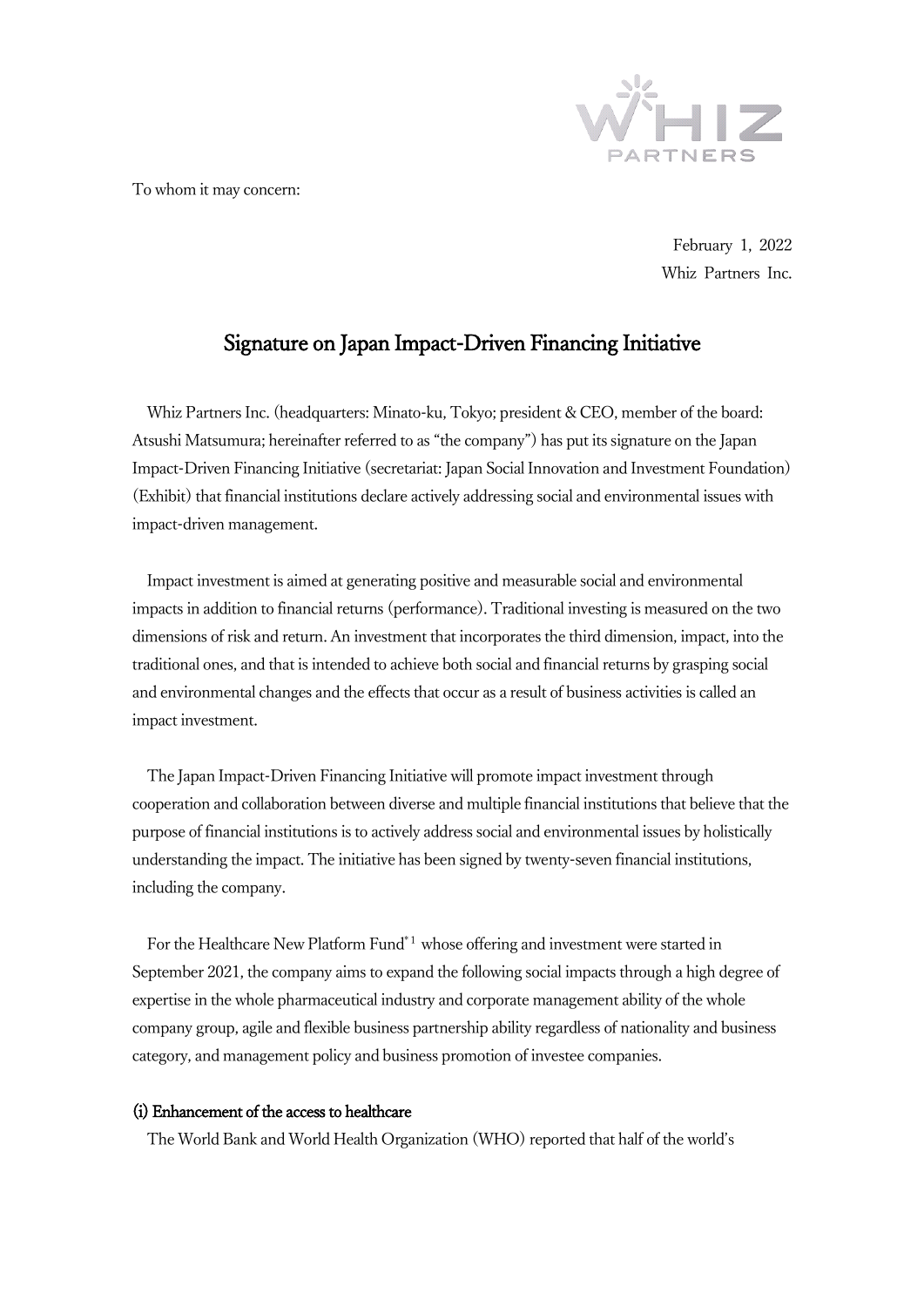

population did not have access to basic health services in 2017. The company contributes to the enhancement of access to healthcare around the world through high-mix, low-volume drug discovery and increasing the efficiency and industrialization of the drug discovery process and a reduction in drug development costs.

#### (ii) Creation of new platform companies in the pharmaceutical sector facing industrial structure change

In the pharmaceutical sector, there is an industrial structure change in the drug development process from the vertical integration model to the horizontal specialization model using outsourcing. To respond to the horizontal specialization model, the company builds healthcare platform companies with global competitiveness and then assists in the achievement of sustainable and solid infrastructure development in the healthcare area and contributes to an increase in healthy life spans.

## (iii) Reduction in risk of infection under the pandemic

For contributing to the health of people, the company realizes the rapid supply of vaccines, which became an issue during the recent infection pandemic, through the establishment of dual-use messenger RNA API (active pharmaceutical ingredient) manufacturing plants that could manufacture bio-pharmaceuticals in ordinary times and the switch to manufacturing of vaccines in an urgent time.

### Comment from Atsushi Matsumura, President & CEO, Member of the Board

The Healthcare New Platform Fund, which is managed by the company, establishes companies by itself, raises money, and attracts the required talent and technology to actively promote business development, become deeply involved in management, and actively address the social issues of the enhancement of access to healthcare, increase in healthy life spans, and reduction in the risk of infection. Therefore, we think that making and executing an impact-driven business plan enable us to secure consistency as a company. We are obligated to provide financial returns (performance) to investors as a fund, and besides providing financial returns, we are responsible for ensuring that investee companies continuously incorporate the mechanism for determining judgments according to social goals, such as the SDGs, into corporate management.Based on the assumption that impact investment is an optimum approach to fulfill the responsibility, we would like to largely contribute to actively addressing global environmental and social issues through impact-driven investment.